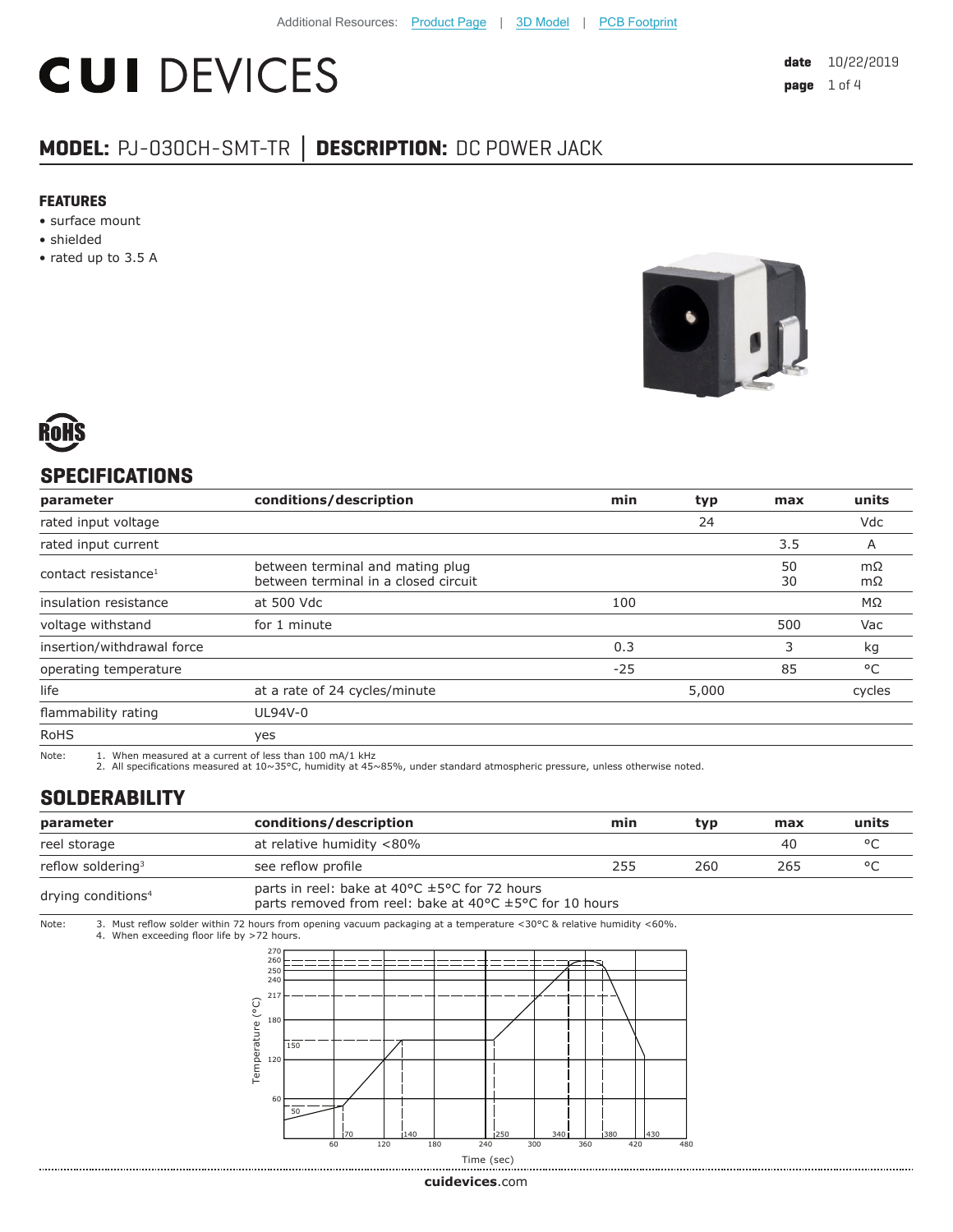#### **MECHANICAL DRAWING**

units: mm

TOLERANCE: X.X ±0.2mm  $X.XX \pm 0.1$ mm X.XXX ±0.05mm PCB: ±0.05 mm



|            | MATERIAL              | <b>PLATING</b> |
|------------|-----------------------|----------------|
| center pin | copper                | nickel         |
| terminal 1 | brass                 | silver         |
| terminal 2 | copper alloy          | silver         |
| terminal 3 | brass                 | silver         |
| shield     | cold rolled steel     | nickel         |
| plastic    | PA6T or<br>equivalent |                |





45

4.50

 $0.8^{0}_{-0.1}(2X)$ 

 $-5.4$ 

 $\circledS$ 

 $(2)$ 

 $-1.00(5X)$ 

ΠΩ

ਂ

 $.3.5$ 

 $2.50 -$ 

 $3.5 -$ 





Recommended PCB Layout Top View

03.4/03.8

MATING PLUG Jack Insertion Depth: 6.6mm

| Schematic    |                    |
|--------------|--------------------|
| Model        | Center Pin         |
| PJ-030CH-SMT | $\emptyset$ 1.0 mm |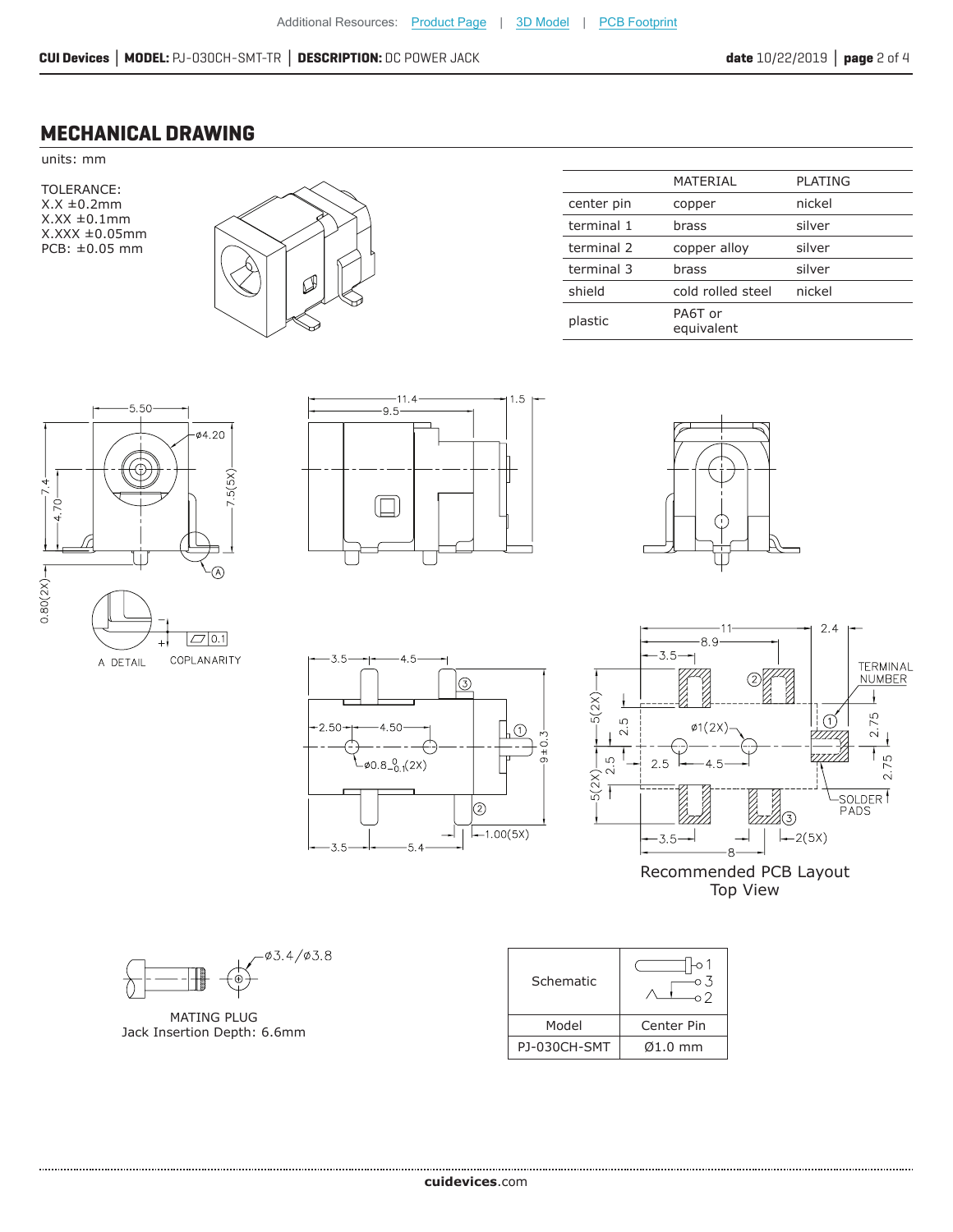#### **PACKAGING**

units: mm

Reel Size: Ø381 mm Reel QTY: 600 pcs per reel